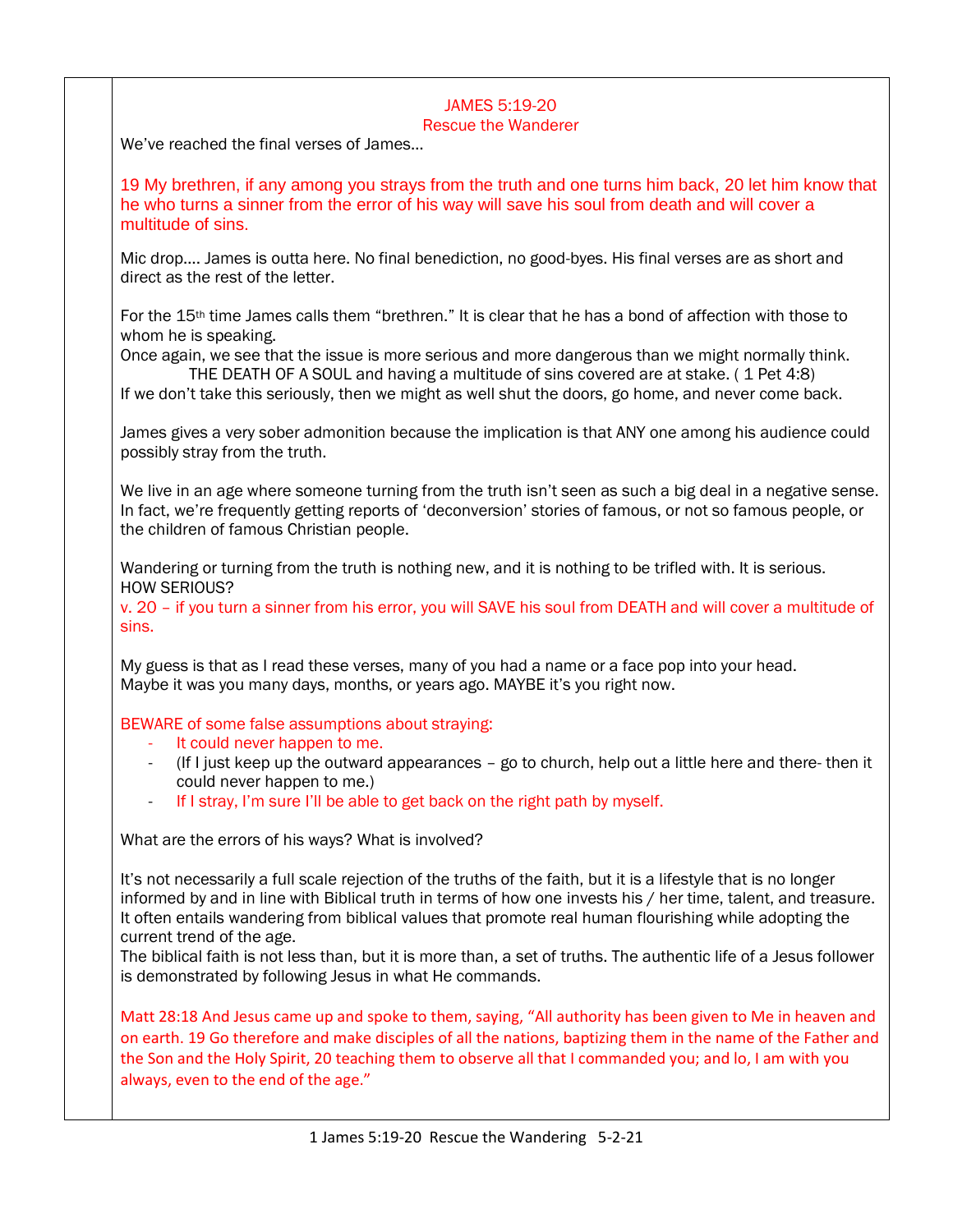| The simplest definition of a Christ follower is "one who trusts Christ and is committed to observing all that<br>He commands."                                                                                                                                                                                                                                                                                                  |
|---------------------------------------------------------------------------------------------------------------------------------------------------------------------------------------------------------------------------------------------------------------------------------------------------------------------------------------------------------------------------------------------------------------------------------|
| Wandering from the truth may be a casual sort of "whatever" approach, or it may take on a more direct<br>skeptical challenge to the truths of scripture.                                                                                                                                                                                                                                                                        |
| It often sounds like<br>"I just can't believe in a God who would________________                                                                                                                                                                                                                                                                                                                                                |
| "I like to think of God as _______                                                                                                                                                                                                                                                                                                                                                                                              |
| "That just doesn't seem to be in line with where we are today."<br>"I didn't have a good experience with the church."                                                                                                                                                                                                                                                                                                           |
| The part that's not said out loud may simply be, "The folks I want to hang out with won't like me if they<br>think I'm stuck in some religious prison."                                                                                                                                                                                                                                                                         |
| One author did a significant number of interviews with those who had wandered and found that rarely did<br>it have to do with the actual content of the Christian faith. That may have been the cover story, but in<br>reality, there were other social or personal factors involved. In my 40 years of "full-time" Jesus work, I've<br>seen that it often involves a relationship with someone that is not a believer.         |
| v. 19 The word used means to "wander, err, go astray, be deceived or seduced." In other words, there are<br>several ways that this can happen:                                                                                                                                                                                                                                                                                  |
| "I just wanted to try out the other side of things. I was ready for some drugs, sex, and rock 'n roll"<br>There is a forsaking the assembling together that becomes a habit - Heb 10:24 and let us<br>consider how to stimulate one another to love and good deeds, 25 not forsaking our own assembling<br>together, as is the habit of some, but encouraging one another; and all the more as you see the day<br>drawing near. |
| ** Can we talk? This is a real concern of pastors during the past year. COVID has provided a ready-made<br>reason or excuse for NOT assembling with others. Without meaning to, one can get into the habit of<br>forsaking the assembly. A lot of bad habits happen that way, but few good habits do. In general, things<br>that are good for us require intentionality. Things that are bad for us come naturally.             |
| Most people who wander, stray, err DO NOT do so intentionally. They drift that way. It is easy to drift into<br>error and poor habits, but no one drifts into holiness.<br>The real issue isn't that we drifted astray.<br>The problem is that we DIDN'T DO WHAT WAS NECESSARY TO KEEP FROM DRIFTING ASTRAY.                                                                                                                    |
| Spiritual growth is more like compound interest than striking it rich panning for gold or winning the big<br>LOTTERY.                                                                                                                                                                                                                                                                                                           |
| We want the get rich quick, but it rarely happens. Compound interest isn't flashy, but it is more reliable<br>for the long haul.                                                                                                                                                                                                                                                                                                |
| Spiritual growth is a long obedience in the same direction, to quote Eugene Peterson. It's a marathon, not<br>a sprint.                                                                                                                                                                                                                                                                                                         |
| It's not a one and done, i.e. strike a rich vein of gold and kick back for the rest of your life.                                                                                                                                                                                                                                                                                                                               |
| The issue is so serious and dangerous because it is not as easy to detect as the conditions James just<br>addressed - those who are afflicted or who are seriously ill. Those are readily seen, and they are to pray<br>and even call for the Elders to pray.                                                                                                                                                                   |
| Those who are wandering may not even notice it at first. Others may sense that something is a bit off, but<br>you don't automatically jump to "OH NO, he/she is wandering from the truth." MAYBE WE SHOULD go<br>there faster, although it becomes very tricky, especially during a pandemic.                                                                                                                                   |
| Here's a pastoral inside baseball tension - "Is the person just in a slump, or is the person wandering<br>from the truth?"                                                                                                                                                                                                                                                                                                      |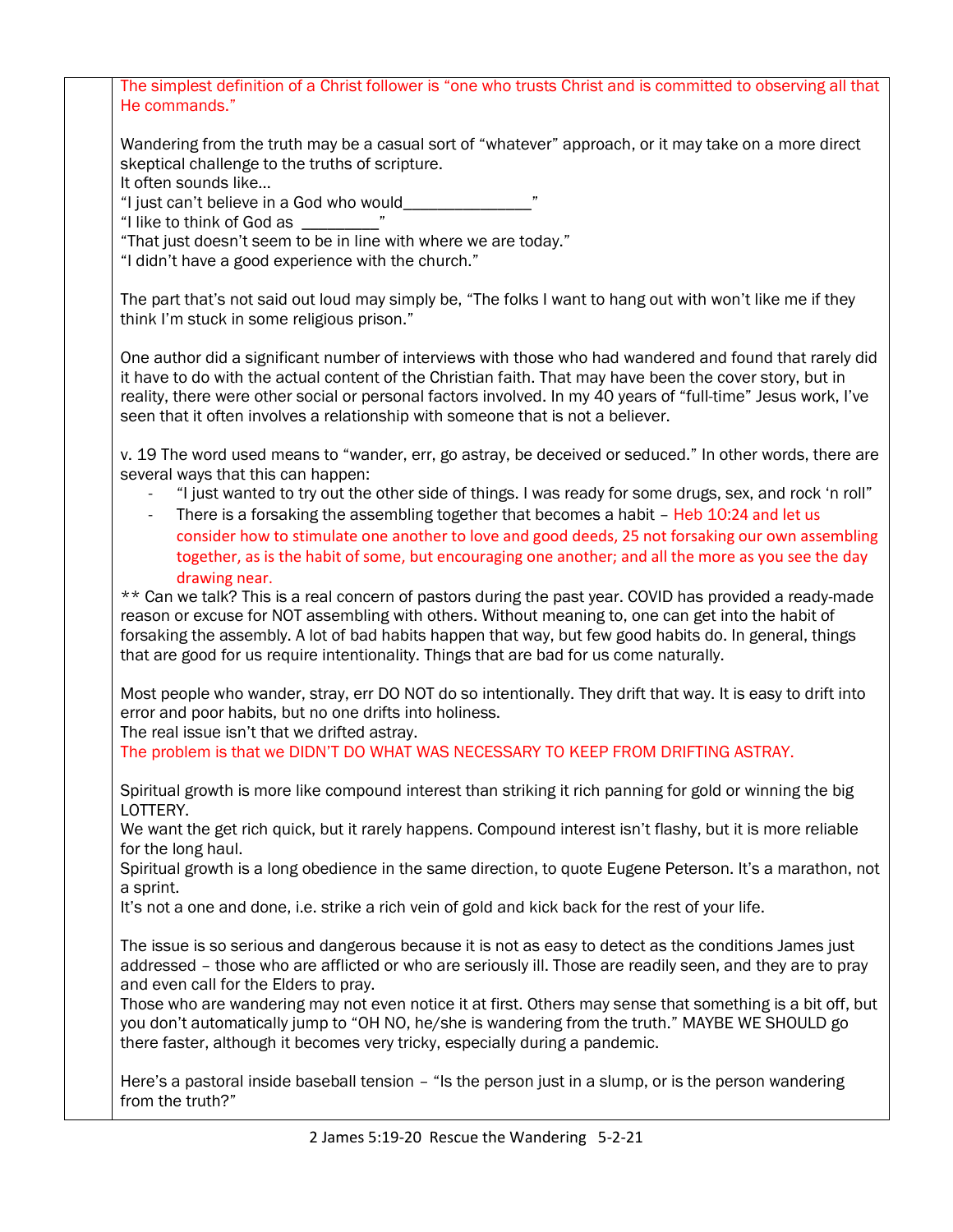| Most church members want to be given the benefit of the doubt. But the problem is that if he is<br>wandering, he may not even know it yet. There's a tension that pastors, elders and other members live<br>with.                                                                                                                                                                                                                                                                                                                                                                                                                                                                                                                                                                                                                                                           |
|-----------------------------------------------------------------------------------------------------------------------------------------------------------------------------------------------------------------------------------------------------------------------------------------------------------------------------------------------------------------------------------------------------------------------------------------------------------------------------------------------------------------------------------------------------------------------------------------------------------------------------------------------------------------------------------------------------------------------------------------------------------------------------------------------------------------------------------------------------------------------------|
| Note what James DID NOT SAY - "call the elders to bring him/her back."<br>YOU MAY BE THE SOMEONE. It is NOT restricted to Elders.                                                                                                                                                                                                                                                                                                                                                                                                                                                                                                                                                                                                                                                                                                                                           |
| While it is sad to see someone go astray, I'm actually surprised that it doesn't happen more often.<br>Don't take that as an excuse or an encouragement to wander spiritually.<br>Who doesn't resonate with the verse, "Prone to wander, Lord I feel it; prone to leave the God I love."                                                                                                                                                                                                                                                                                                                                                                                                                                                                                                                                                                                    |
| v. 20 let him know that he who turns a sinner from the error of his way will save his soul from death and will                                                                                                                                                                                                                                                                                                                                                                                                                                                                                                                                                                                                                                                                                                                                                              |
| cover a multitude of sins.<br>FALSE ASSUMPTIONS and TENSIONS about turning a sinner from the error of his ways.                                                                                                                                                                                                                                                                                                                                                                                                                                                                                                                                                                                                                                                                                                                                                             |
| -Don't assume that God will automatically do it. NO. We would all prefer that the Holy Spirit does<br>the work of turning the Wayward sinner, but that's not how God has chosen to make things happen. It<br>is clear that God uses secondary means - us, the body of Christ, or at least specific 'someones'.<br>We feel the tension between our theology of "only God can change a person's heart" and the<br>teaching that "someone can turn a sinner from the error of his ways. That's a healthy tension.<br>Don't assume that YOU ARE the one to turn the sinner from his ways. Even if you want to be that<br>$\overline{\phantom{a}}$<br>person, you may not be the best person to do so. You may not have the relational capital with the<br>person to do that particular ministry. If you are really eager to be the one, then you need to check<br>your motives. |
| Don't assume that you're NOT the one to turn the sinner from his ways. James DID NOT SAY -<br>"call the elders to bring him/her back." YOU MAY BE THE SOMEONE.                                                                                                                                                                                                                                                                                                                                                                                                                                                                                                                                                                                                                                                                                                              |
| If you have a continual burden for a wandering sinner and have a nagging sense that "someone ought to<br>talk with him/her", then it may well be that you are the one.                                                                                                                                                                                                                                                                                                                                                                                                                                                                                                                                                                                                                                                                                                      |
| To say that a multitude of sins will be covered is at the VERY CORE of what the Christian life is all about.<br>If you're ever looking for what Christianity is about, start there - Forgiveness of sin.<br>Matthew 1:21 She will bear a Son; and you shall call His name Jesus, for He will save His people from<br>their sins. THAT'S WHY Jesus CAME.                                                                                                                                                                                                                                                                                                                                                                                                                                                                                                                     |
| There are lots of "isms" and social theories floating around in the culture and being absorbed into the<br>church, but none of them offer the good news of FORGIVENESS from sins.                                                                                                                                                                                                                                                                                                                                                                                                                                                                                                                                                                                                                                                                                           |
| Multitude OF SINS = plethora - a large number. That is the REALITY of God's grace. He forgives a                                                                                                                                                                                                                                                                                                                                                                                                                                                                                                                                                                                                                                                                                                                                                                            |
| multitude of OUR sins.<br>For the one who returns from the error of his ways, there is forgiveness.                                                                                                                                                                                                                                                                                                                                                                                                                                                                                                                                                                                                                                                                                                                                                                         |
| These words are also in 1 Pet 4:8 as they echo Prov 10:12<br>8Above all, keep fervent in your love for one another, because love covers a multitude of sins.                                                                                                                                                                                                                                                                                                                                                                                                                                                                                                                                                                                                                                                                                                                |
| Prov 10 Hatred stirs up strife, But love covers all transgressions.                                                                                                                                                                                                                                                                                                                                                                                                                                                                                                                                                                                                                                                                                                                                                                                                         |
| When we love others, we are willing to overlook and forgive sin, just as God does with us.                                                                                                                                                                                                                                                                                                                                                                                                                                                                                                                                                                                                                                                                                                                                                                                  |
| The SOMEONE who is able to bring back the wanderer is one who knows the reality of the forgiveness of<br>sin. It is God's grace and kindness that leads to repentance, not being smacked by the law.                                                                                                                                                                                                                                                                                                                                                                                                                                                                                                                                                                                                                                                                        |
| James speaks of someone turning back the sinner who has gone astray, but we know that it is ultimately<br>the grace of God that does the work. We are called and blessed to be used in the process. We must not<br>make too much of our role, nor should we make too LITTLE of our role.<br>11 For the grace of God has appeared, bringing salvation to all men, 12 instructing us to deny                                                                                                                                                                                                                                                                                                                                                                                                                                                                                  |
| ungodliness and worldly desires and to live sensibly, righteously and godly in the present age,                                                                                                                                                                                                                                                                                                                                                                                                                                                                                                                                                                                                                                                                                                                                                                             |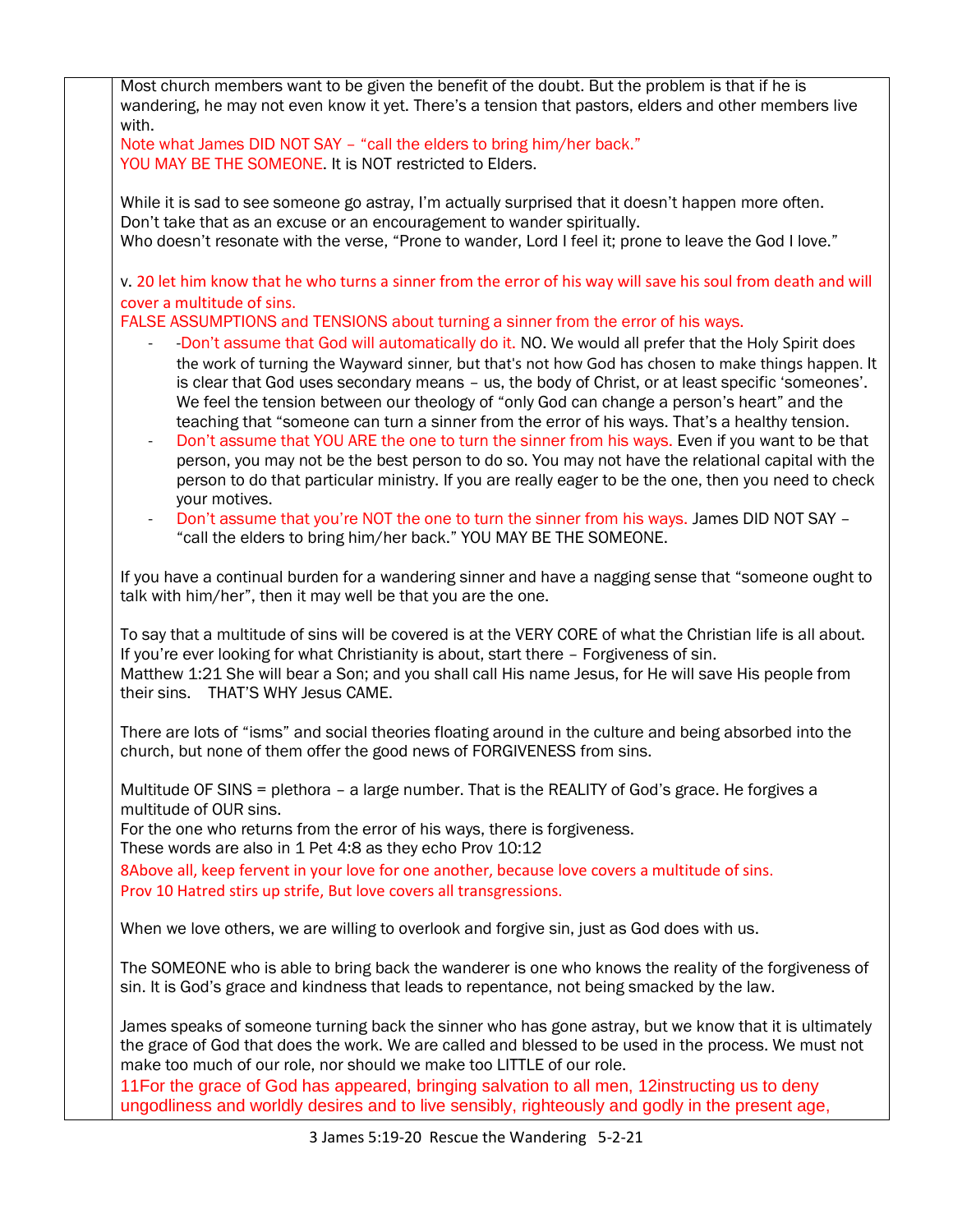Forgiveness that covers a multitude of sin is something that we ALL want and need, whether we will admit it or not. The idea that 'we need forgiveness for sins' is NOT a popular topic today. Even as believers, we have a hard time latching on to that. Non-believers just think it is silly, old fashioned, or a relic of a harmful guilt/shame culture.

But deep down, we all know we need forgiveness.

 EX: Donna as psych nurse – many of the patients were there because they couldn't deal with their guilty conscience. They wanted forgiveness but didn't know where to find it. Many of the other patients were there because they thought they were God.

A question for spiritual conversations with friends is, "What do you do with your guilt?" I'd bet the ranch that even the overeducated ones who say that "guilt is just a social construct handed down by religion" know deep down that they need forgiveness. Even if they don't think that they are guilty, they talk and act as if others are guilty of something.

It's odd that in a post-Christian culture, guilt is making a comeback. It may not be the old-time guilt based on personal actions, but it's the progressive view of societal, racial, oppressive guilt. And while guilt is back in vogue, NO forgiveness is offered. There is no real way of bringing people back to a place of spiritual and relational health, i.e SHALOM.

The offender in today's culture isn't given a chance at forgiveness, even when there is confession; he or she is just scorned, doxed, and cancelled by those whose sin is just as real but who won't admit it.

## TWO PRACTICAL IDEAS

Remember how much you have been forgiven – he who is forgiven much loves much.

If you know Christ then He has forgiven your multitude of sins.

Seeing a wanderer should be a cause of sorrow and prayer, not self-righteous gossip. Remembering the grace of forgiveness and seeing the magnitude of forgiveness will cultivate greater love for Christ.

Give - where your treasure is there will your heart be also. Matt 6:21

If you want to follow Christ and stay close to him in your heart, then give to his kingdom. Your heart will follow your money. If you don't believe me, believe Jesus. He said it.

FIVE GROWTH CATALYSTS – or How to Keep from Wandering – discussion for SS next week

### Andy Stanley

In listening to the faith stories of over 1000 people Five ingredients kept coming up. Those with a vibrant lasting faith saw all of these factors play out in the different seasons of their lives.

- Practical Teaching
- Providential Relationships
- Private Disciplines
- Personal Ministry
- Pivotal Circumstances

James himself is an example of these traits:

- $\div$  He heard practical teaching from Jesus and the apostles; and he gives it as well
- Providential relationships Jesus
- $\div$  Private disciplines he knows his OT
- $\div$  Personal Ministry yes
- $\clubsuit$  Pivotal circumstance crucifixion and resurrection 1 Cor 15:7 "then he appeared to James"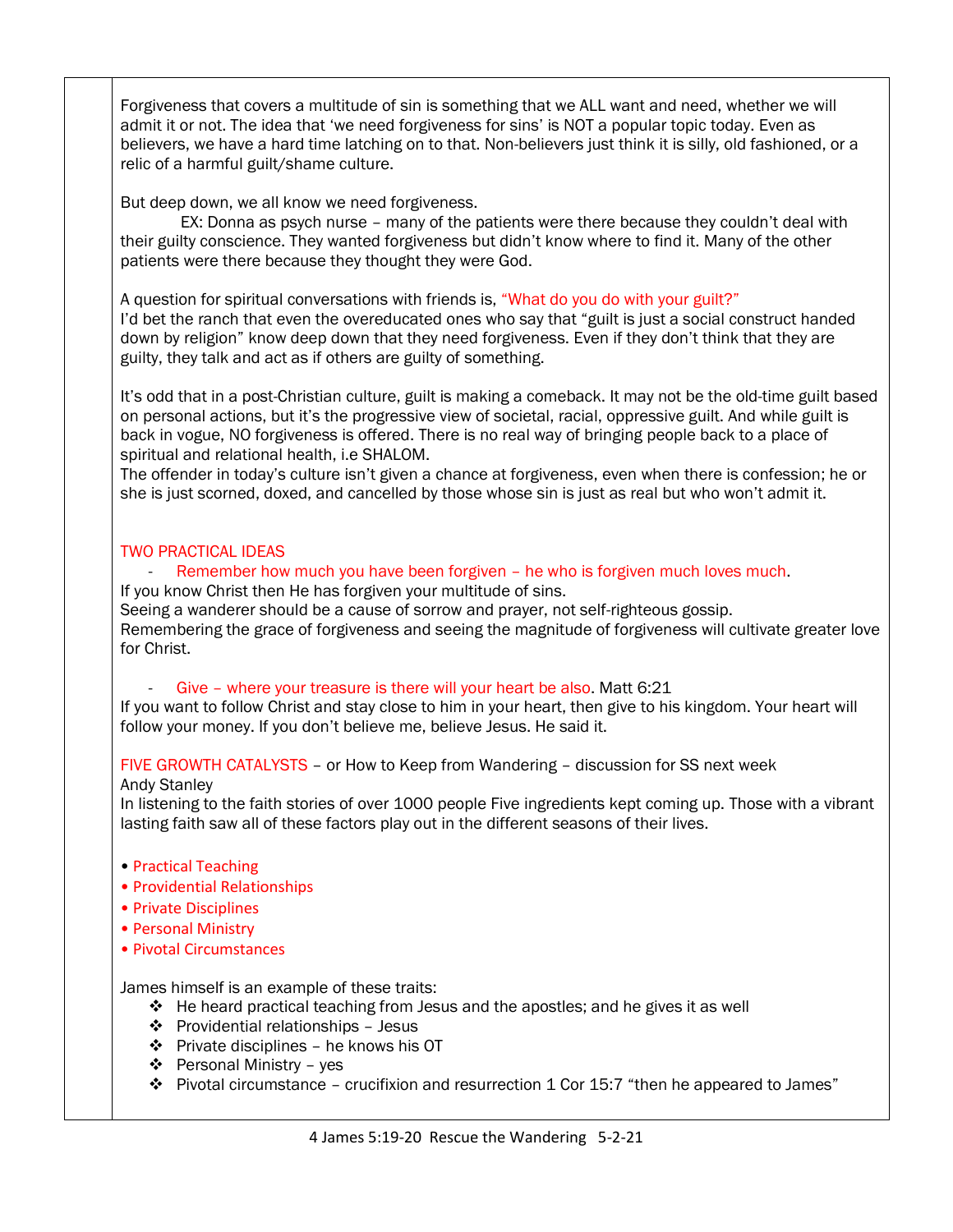James is also an example of one who wandered or doubted and was brought back. MARK 3:21 (…his kinsmen thought he had lost his mind…)

Although he was a younger brother of Jesus, he didn't readily believe until after the resurrection, 1 Cor 15 "he appeared to James."

At some point, James must have thought, "How could I have been so blind? How did I miss it? What was I thinking? Jesus was my older brother and I thought he was crazy."

If you're here or watching and are wandering, then you're in good company. Jesus may not appear to you like he did to James, but some well-meaning brother or sister may show up in your life. Don't turn them away.

If you're not a believer, then ponder this question, "Do you have a sure fire way of covering your multitude of sins?"

If you think you're not a sinner, just ask anyone who knows you well. If you're sticking with "sin and guilt are just religious constructs that aren't real", then do you live that way with others? Do you ever criticize anyone for any reason at all? What if I were to ask your closest friends???

For believers, do you have a growing appreciation for the gracious work of Christ in forgiving your own multitude of sins? The more we appreciate His grace, the less likely we are to stray from the truth.

Just as James ends abruptly, so does this sermon. AMEN